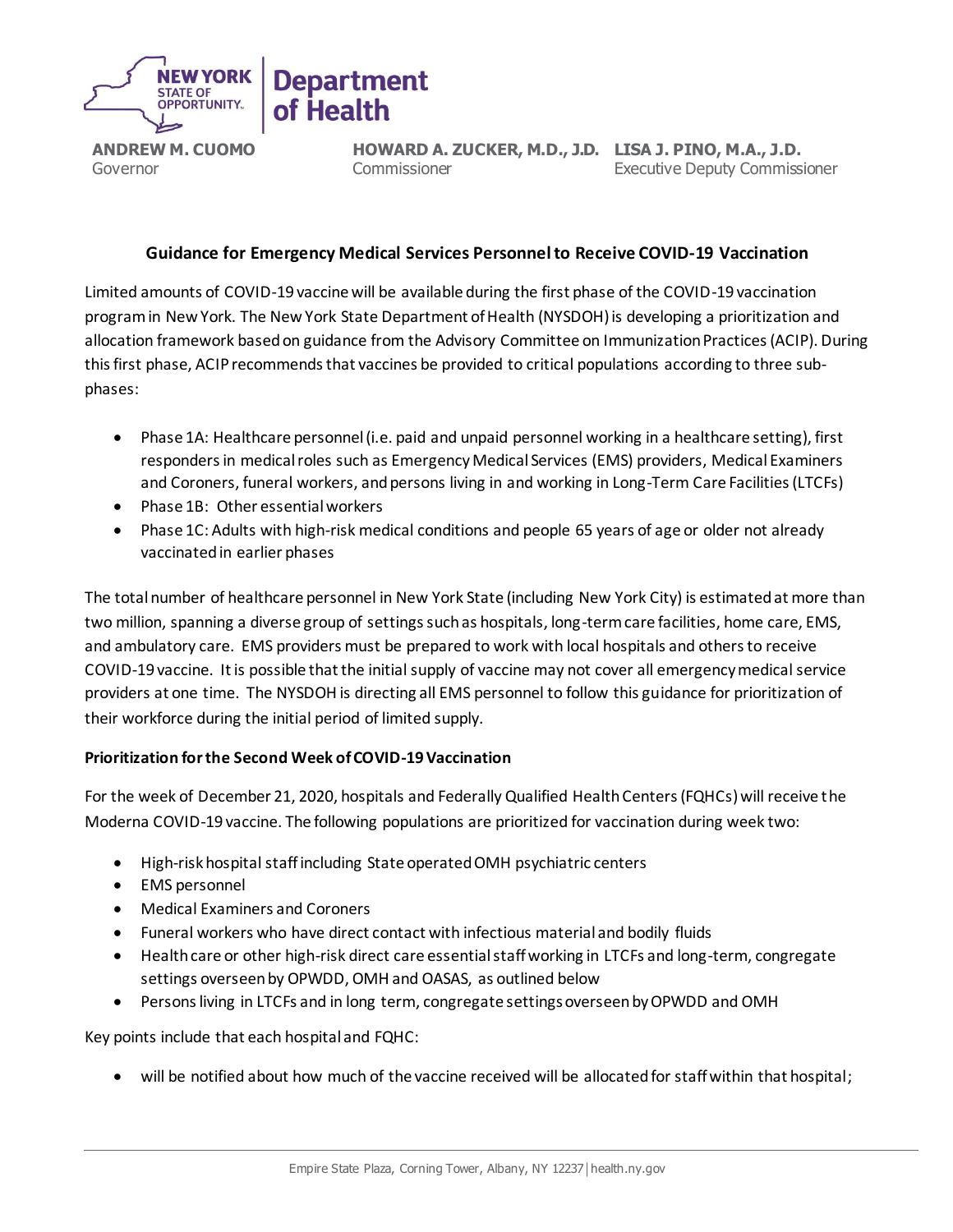- will be notified about which additional facilities or agencies will be sending staff or residents to be vaccinated;
- will be required to provide a schedule for vaccine administration to individuals outside their facility beginning December 23, 2020 via a survey provided by the Department of Health;
- will be provided access to the Department's Countermeasure Data Management System (CDMS) where the priority populations outside the facility will be scheduled for vaccine in times provided by the hospital or FQHC; and
- may not be able to vaccinate their entire Phase 1A staff from the same shipment. Hospitals and FQHCs will not able to move to the next level of prioritization unless and until explicit permission is granted by New York State.

| <b>Vaccine Recipient Group</b> | Who is vaccinating them - NYS | Who is vaccinating them $-$ NYC                                                                  |
|--------------------------------|-------------------------------|--------------------------------------------------------------------------------------------------|
| All EMS                        | Hospitals                     | Hospital<br>FDNY (only members of FDNY)                                                          |
|                                |                               | New York City Department of<br>Health and Mental Hygiene<br>(NYCDOHMH) with NYC<br><b>REMSCO</b> |

## **Responsibilities of EMS Employers or Organizations**

This guidance describes how EMS organizations must prioritize which staff receives the vaccine first. Hospitals throughout New York State, as well as the New York City Fire Department (FDNY) and the New York City Department of Health and Mental Hygiene (NYCDOHMH) will function as centers at which EMS personnel will be vaccinated according to the chart below. The prioritization process acknowledges that not every vaccination site may receive enough vaccine to vaccinate all EMS personnel in their area at the same time. Key points include:

- EMS agencies will be notified where their primary vaccination distribution location(s) will be. EMS agencies should communicate with their EMS providers to determine where and when each provider should go for vaccination. Most vaccination sites in Phase 1A will be in at a hospital, except for those in New York City. New York Citywill have a separate site for municipal EMS providers, and two additional sites for non-hospital EMS providers which will be operated by NYC DOHMH and NYC REMSCO.
- Each EMS organization may not be able to have their entire Phase 1A staff vaccinated at the same time or from the same shipment. EMS agencies should create a schedule that send staff over a period of time to be vaccinated.
- EMS agency leadership should work with their local hospital partners or the NYCDOHMH/NYC REMSCO to arrange and schedule vaccination.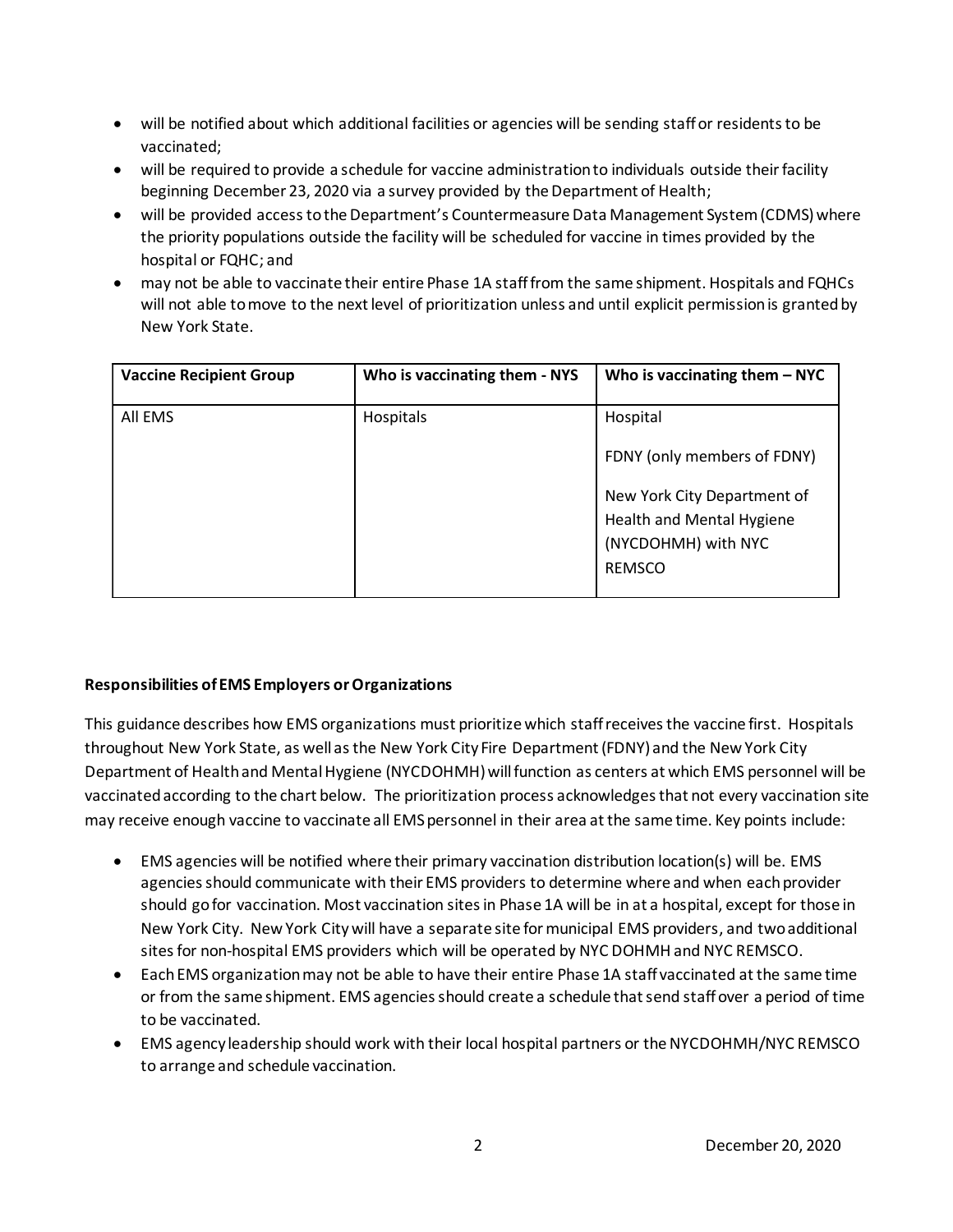• EMS providers will be notified about a link to CDMS that will be used to register for a time to receive a vaccine.

### **Identify staff prioritized for vaccine**

All EMS personnel who provide direct services to patients are prioritized to receive vaccine. This does not include those who work in an office or who are dispatchers, for example. This includes career staff and volunteers, who have the potential for direct or indirect exposure to patients. It also includes employed staff, Ambulance Emergency Vehicle Operators, contractors, Non-Certified Ambulance Assistants, and volunteers who meet the criteria of having direct patient contact.

Within your agency, it may be difficult to prioritize EMS providers who respond in the field according to risk of possible exposure or procedures performed. EMS agencies must consider prioritizing providers who are at increased risk due to age or co-morbidities. It may be advisable to divide staff into two or three groups to get vaccinated at different times during Phase 1A. This will maintain staffing levels should those who were vaccinated experience side effects that keep them from working. Providers who would have the longest exposure to patients should be prioritized at the highest level. For example, providers who will transport a patient to the hospitals and will spend a prolonged period in the back of an ambulance less than six feet away from the patient should be vaccinated first. After that group, those who provide direct patient care as part of first response, regardless of level of certification, should be vaccinated. When you divide the staff into two or three groups, try to blend the groups. If you are a career agency, blend full-time staff with part-time staff. Volunteer agencies should consider sending some very active staff with some less-active staff. If you are a combination department, blend some career staff with some volunteers. This blended vaccination plan will ensure not all of one category are going to be vaccinated at the same time and will help ensure operational sustainability.

#### **Plan immediately for the second COVID-19 dose**

Make appointments for staff to receive the second dose 21 or 28 days (depending on which vaccine is used) later, at the time the first dose is administered and once the ability to make an appointment is available. It is important to send frequent reminders about when and where to receive the second dose. All vaccinated staff must be tracked to ensure they get the second matching dose on time. Individuals must receive two doses of the same vaccine (e.g., you must receive two doses of the Pfizer vaccine or two doses of the Moderna vaccine; they are not interchangeable).

#### **Proof of Occupation**

EMS providers are considered those staff members of EMS agencies who provide or assist indirect care to patients on an ambulance or in a first response role. EMS providers may be career or volunteer and may work for a hospital EMS department, Fire Department, a municipality, volunteer ambulance company, a third service EMS agency or another similar agency model.